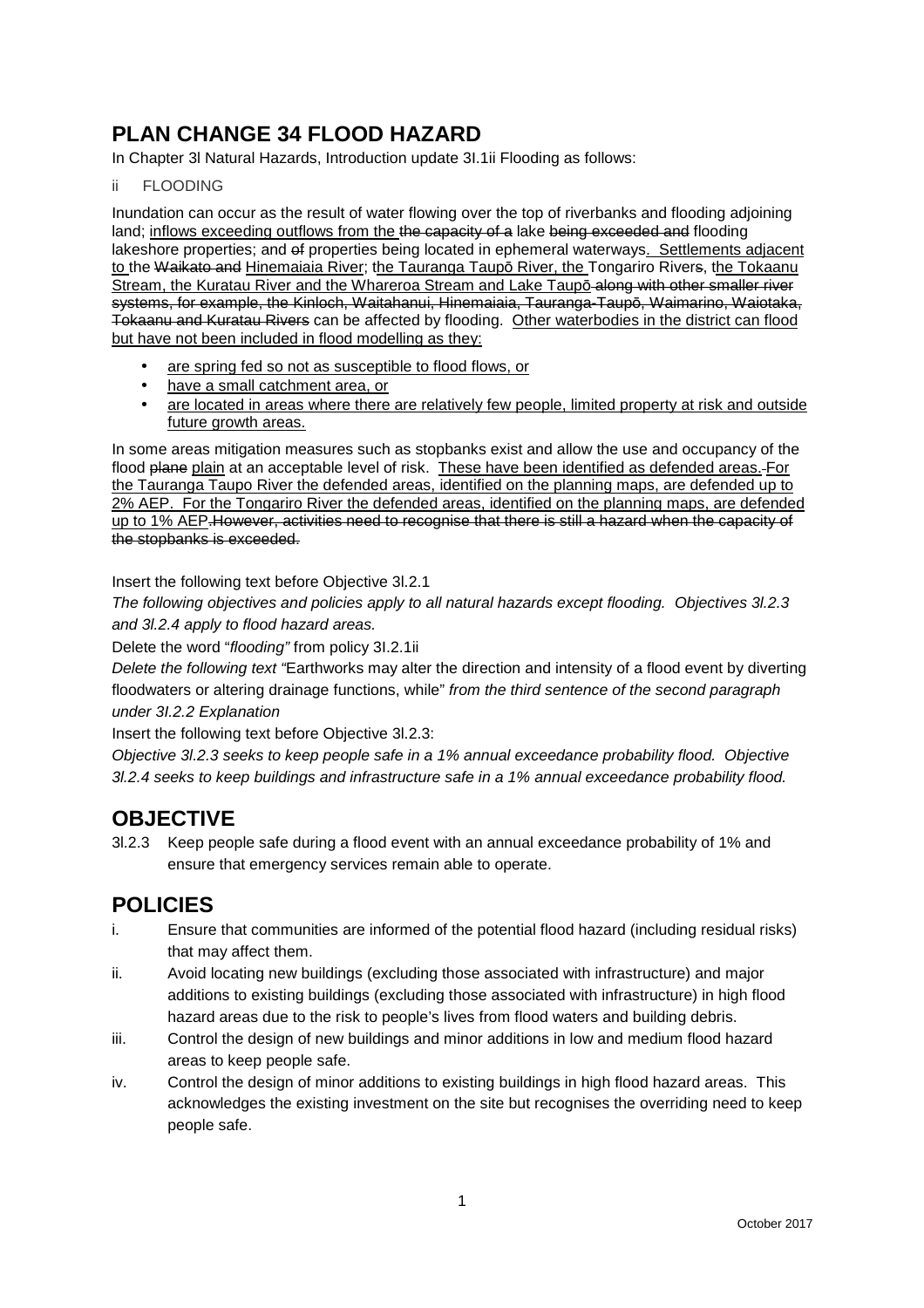- v. Control the design of major additions to existing buildings in low and medium flood hazard areas. This acknowledges the existing investment on the site but recognises the overriding need to keep people safe.
- vi. Avoid locating new assembly care and community care activities for vulnerable people in high flood hazard areas.
- vii. Manage the location and design of new assembly care and community care activities for vulnerable people in low and medium flood hazard areas to keep people safe. This includes the ability for people to be evacuated.
- viii. Avoid locating new emergency services in high flood hazard areas.
- ix. Manage the location and design of new emergency services in low and medium flood hazard areas to ensure their ability to operate in a flood event.
- x. Avoid subdivision that creates intolerable risk in high flood hazard areas. The location of building platforms within high flood hazard areas is considered to be intolerable.

## **OBJECTIVE**

3l.2.4 Buildings and infrastructure are located and designed to ensure continued operation and to avoid structural damage during a flood event with an annual exceedance probability of 1%.

# **POLICIES**

- i. Avoid locating new buildings (excluding those associated with infrastructure) and major additions to existing buildings (excluding those associated with infrastructure) in high flood hazard areas given the likelihood of structural damage.
- ii. Control the design of new buildings and major additions to existing buildings in low and medium flood hazard areas to avoid structural damage during significant flood events.
- iii. Provide for minor additions to existing buildings in low and medium flood hazard areas in recognition of the investment in the existing buildings and site works.
- iv. Provide for, infrastructure (and buildings that enclose that infrastructure), and subdivision for infrastructure that is not vulnerable to flood risk or has a functional requirement to be in a flood hazard area.
- v. Avoid infrastructure (and buildings that enclose that infrastructure), and subdivision for infrastructure, that is vulnerable to flood risk in a flood hazard area.

Delete the words "such a minimum floor levels in identified flood prone areas" from Method 3I.3iii Delete method 3I.3xv Renumber method 3l.3xvi to 3l.3xv

# **DISTRICT WIDE RULES**

Delete the words "flood inundation or" from the assessment criterion d to rule 4e.2.1 (Any building on or above ground within a Foreshore Protection Area is a discretionary activity.) so it reads "d. The potential for erosion from the District's waterways and lakes"

Remove the existing rules in section 4e.9 Flood Hazard Area (rules 4e.9.1 and 4e.9.2) and insert the following:

These rules apply to the flood hazard areas marked on the district plan maps.

NOTE. There are no rules that apply to the defended areas. These areas are identified on the district plan maps for information purposes only.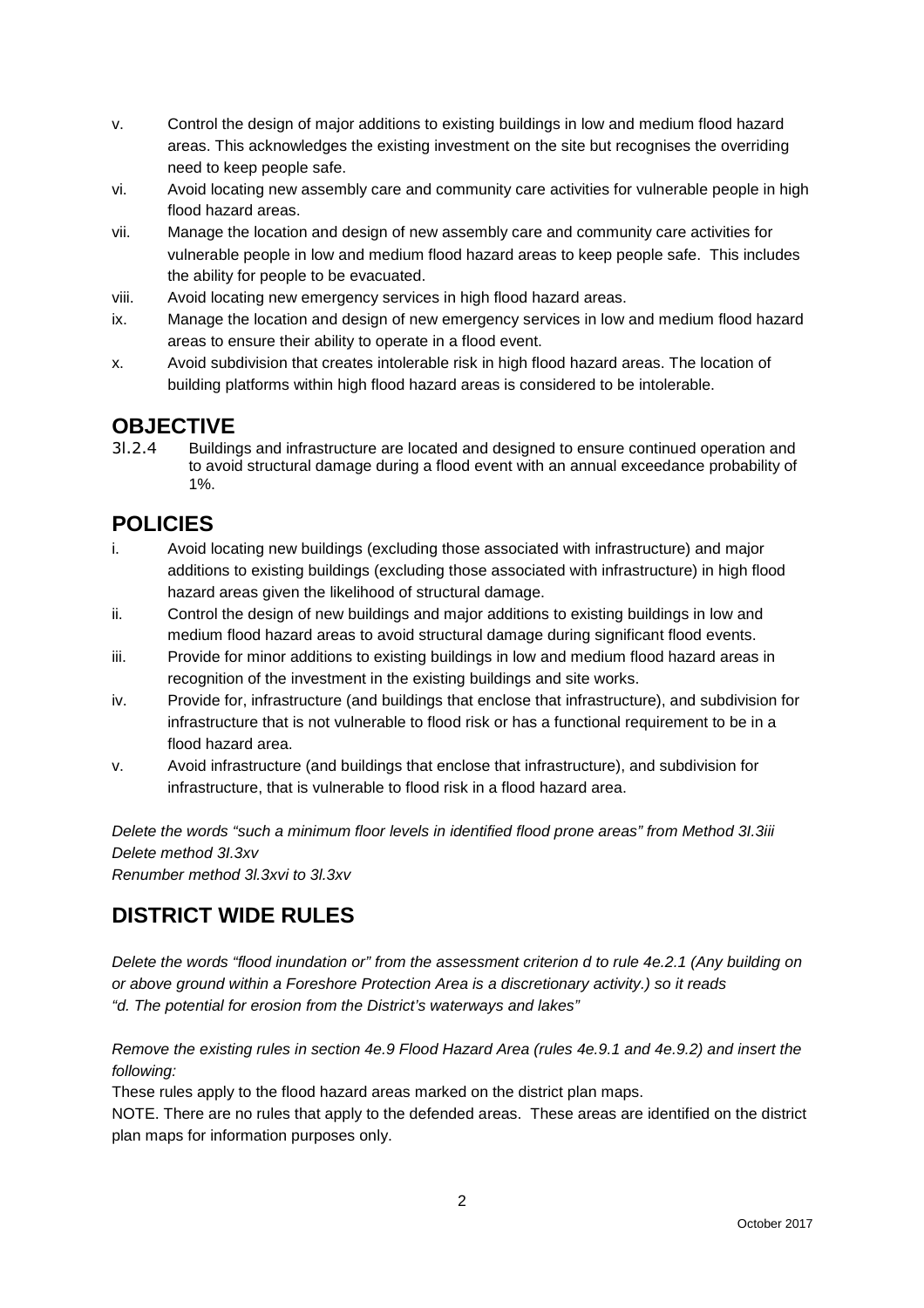#### **New Buildings**

- 4e.9.1 Any new building (excluding those associated with infrastructure) in a low or medium flood hazard area is a **permitted activity** provided the floor level is 300mm above the identified maximum flood level.
- 4e.9.2 Any new building (excluding those associated with infrastructure) in a low or medium flood hazard area which does not comply with the standard in rule 4e.9.1 is a **restricted discretionary activity**, with Council's discretion being restricted to:
	- a. The degree to which building, structural or design work to be undertaken can avoid the effects of the flood hazard.
	- b. The nature of the activity, its intended uses including whether the use is temporary or permanent and the degree to which people are put at risk as a result of the activity.
- 4e.9.3 Any new building (excluding those associated with infrastructure) in a high flood hazard area is a **non-complying activity**.

#### **Major Additions**

- 4e.9.4 Any major addition to an existing building (excluding those associated with infrastructure) in a low or medium flood hazard area is a **permitted activity** provided the floor level of the addition is 300mm above the identified maximum flood level.
- 4e.9.5 Any major addition to an existing building (excluding those associated with infrastructure) in a low or medium flood hazard area which does not comply with the standard in rule 4e.9.4 is a **restricted discretionary activity**, with Council's discretion being restricted to:
	- a. The degree to which building, structural or design work to be undertaken can avoid or mitigate the effects of the flood hazard.
	- b. The nature of the activity, its intended uses including whether the use is temporary or permanent and the degree to which people are put at risk as a result of the activity.
- 4e.9.6 Any major addition to an existing building (excluding those associated with infrastructure) in a high flood hazard area is a **non-complying activity**.

#### **Minor Additions**

- 4e.9.7 One minor addition to an existing building at the date this rule becomes operative (excluding those associated with infrastructure) in a low, medium or high flood hazard area is a **permitted activity** provided the floor level of the addition is not lower than the existing floor level.
- 4e.9.8 Any minor addition to an existing building (excluding those associated with infrastructure) in a low, medium or high flood hazard area which does not comply with the standard in rule 4e.9.7 is a **restricted discretionary activity**, with Council's discretion being restricted to:
	- a. The degree to which building, structural or design work to be undertaken can avoid or mitigate the effects of the flood hazard.
	- b. The nature of the activity, its intended uses including whether the use is temporary or permanent and the degree to which people are put at risk as a result of the activity.

#### **Assembly care or community care activities**

- 4e.9.9 Any new assembly care or community care activity in a low or medium flood hazard area is a **restricted discretionary activity** with Council's discretion being restricted to:
	- a. The degree to which building, structural or design work to be undertaken can avoid or mitigate the effects of the flood hazard.
	- b. The nature of the activity, its intended uses including whether the use is temporary or permanent and the degree to which people are put at risk as a result of the activity.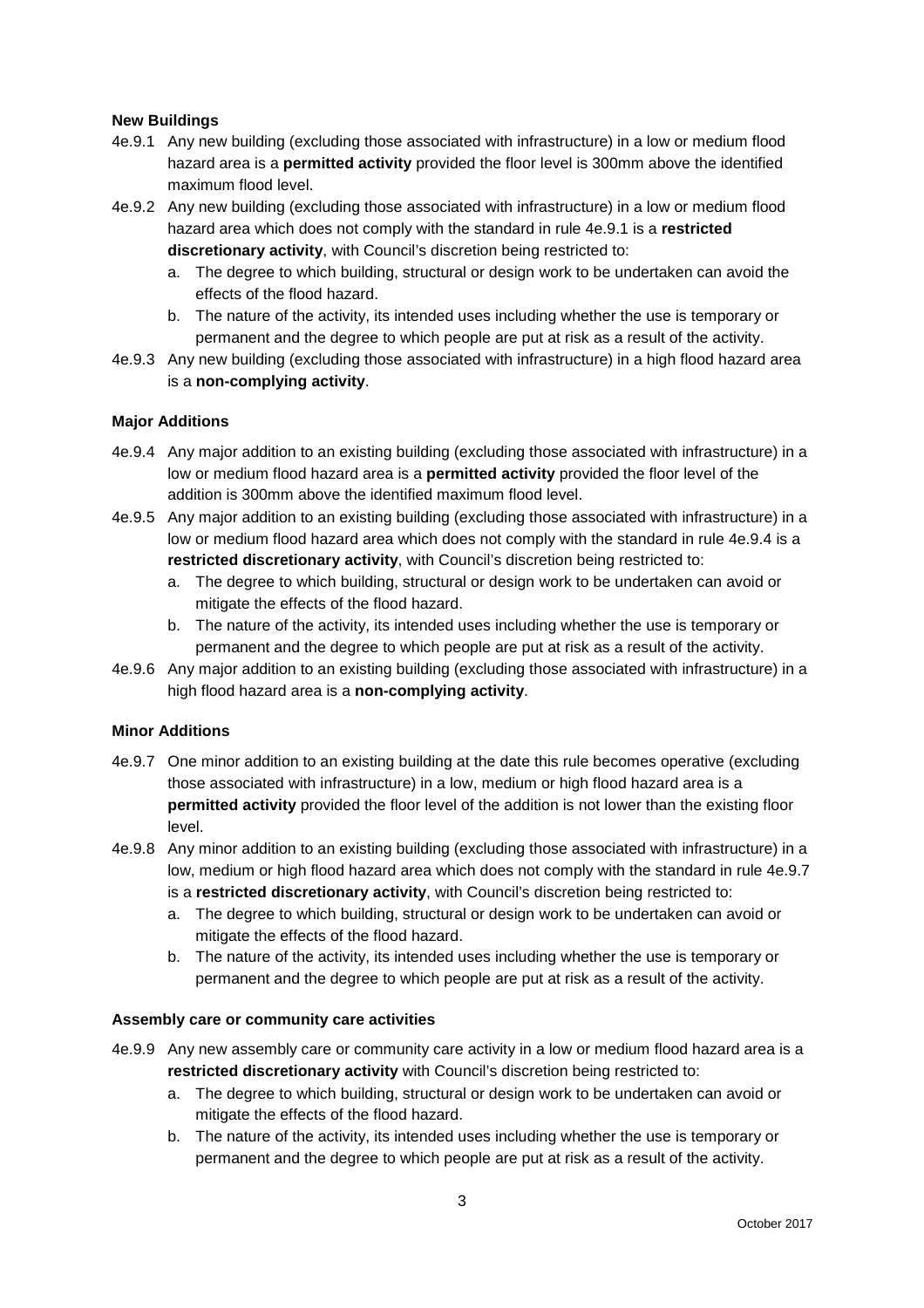- c. The ability to evacuate during a flood event.
- 4e.9.10 Any new assembly care or community care activity in a high flood hazard area is a **noncomplying activity**.

#### **Emergency services activities**

- 4e.9.11 Any new emergency service activity in low or medium flood hazard areas is a **restricted discretionary activity** with Council's discretion being restricted to:
	- a. The degree to which building, structural or design work to be undertaken can avoid or mitigate the effects of the flood hazard.
	- b. The nature of the activity, its intended uses including whether the use is temporary or permanent and the degree to which people are put at risk as a result of the activity.
	- c. The ability of emergency services vehicles to operate from the site during a flood event.

4e.9.12 Any new emergency service activity in a high flood hazard area is a **non-complying activity**.

#### **Subdivision**

Note: Refer to the underlying environment rules for subdivision in low and medium flood hazard areas.

4e.9.13 Subdivision of land in a high flood hazard area, is a **restricted discretionary activity** provided that:

- i. building platforms are identified outside high flood hazard areas, and
- ii. recorded through a consent notice on the Computer Freehold Register of the newly created allotments.

With Council's discretion being restricted to:

- a. The design of the subdivision to allow access to the site during a flood event.
- b. The recording of the height of the building platforms through a consent notice.

#### EXCEPTION:

Rule 4e.9.13 will not apply to subdivision for the purposes of infrastructure, access lots, adjustment of boundaries, or legal protection in perpetuity of Significant Natural Areas.

4e.9.14 Subdivision of land in a high flood hazard area which does not comply with standard i. or ii. in rule 4e.9.13 is a **non-complying activity**.

EXCEPTION:

Rule 4e.9.14 will not apply to subdivision for the purposes of infrastructure, access lots, adjustment of boundaries, or legal protection in perpetuity of Significant Natural Areas.

## 4e.9.15 Subdivision providing for infrastructure in a high flood hazard area is a **restricted**

**discretionary activity** with Council's discretion being restricted to:

- a. The location and design of the infrastructure and buildings that enclose the infrastructure.
- b. Whether the infrastructure is a lifeline utility.
- c. Whether the infrastructure can continue to operate during and after a flood event.

#### **Infrastructure**

#### The provisions of the National Environmental Standards for Telecommunication Facilities prevail over the following Infrastructure rules.

4e.9.16 Any maintenance or upgrading of existing or the construction of new:

- below ground infrastructure and buildings that enclose them,
- stormwater infrastructure and buildings that enclose them,
- roads,
- marina facilities and buildings that enclose them,
- hydro electricity generation activities and buildings that enclose them, or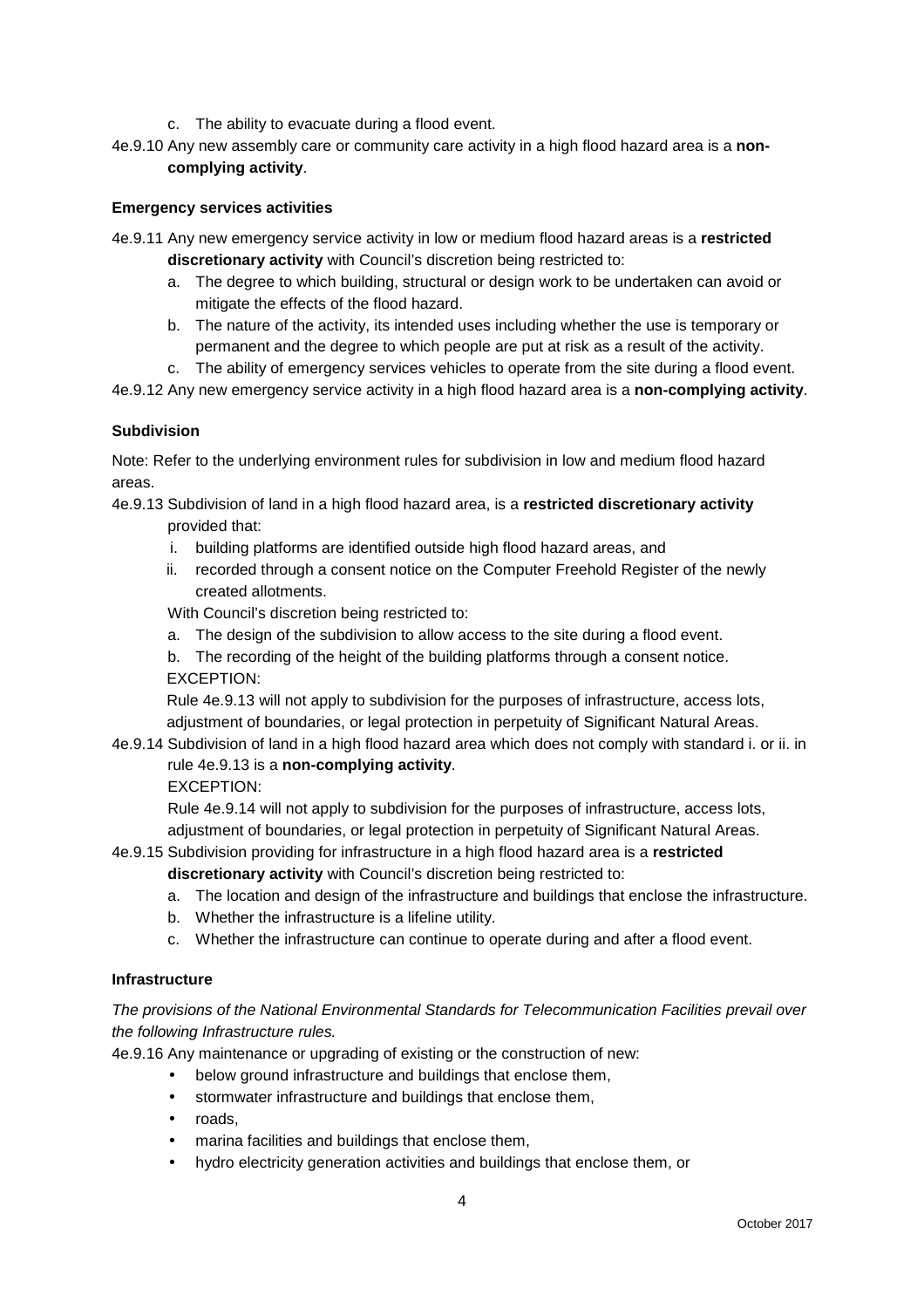- electricity transmission activities
- in any flood hazard area is a **permitted activity.**

For rule 4e.9.16 electricity transmission activities mean part of the national grid of transmission lines and cables (aerial, underground and undersea, including the high-voltage direct current link), stations and sub-stations and other works used to connect grid injection points and grid exit points to convey electricity throughout the North and South Islands of New Zealand.

4e.9.17 Any maintenance or minor upgrading of existing above ground infrastructure (and buildings that enclose them), in any flood hazard area is a **permitted activity.**

For the purpose of rules 4e.9.16 and 4e.9.17 "maintenance" means all activities associated with the protective care and monitoring of infrastructure, in order to arrest the processes of decay, structural fatigue, erosion or dilapidation.

For the purpose of rule 4e.9.17 "minor upgrading" means structure improvement, repair and replacement of worn or technically deficient parts of the infrastructure and accessory buildings and structures of similar character and scale.

- 4e.9.18 Any new above ground infrastructure (and buildings that enclose them), in any flood hazard area, that does not comply with rule 4e.9.16 is a **restricted discretionary activity** with the matters of discretion restricted to:
	- a. The location and design of the infrastructure and building.
	- b. Whether the infrastructure is a lifeline utility.
	- c. Whether the infrastructure can continue to operate during and after a flood event.

### **DEFINITIONS**

#### Add the following definitions to section 10 of the District Plan

**Annual Exceedance Probability (AEP) -** means the probability of a certain design flood flow being equalled or exceeded in any year. A 1% AEP design flood flow has a 1% or 1 in 100 chance of being equalled or exceeded in any year.

**Assembly care activity -** means a building or use where a large degree of care and service is provided. For example an early childhood education and care centre, college, day care institution, centre for handicapped persons, kindergarten, school or university.

**Community care activity -** means a residential building or use where a large degree of assistance or care is extended to the principal users. There are two types:

- Unrestrained: where the principal users are free to come and go such as a hospital, old peoples home or health camp.
- Restrained: where the principal users are legally or physically constrained in their movements such as a borstal or drug rehabilitation centre, aged care where substantial care is extended, a prison or hospital.

**Defended areas** - are areas which would normally flood in a 1% AEP flood event but are protected from flooding by a flood protection scheme managed by the Waikato Regional Council.

**Emergency services -** means Police, Fire, Ambulance Service, Coastguard, Civil Defence and Emergency Management facilities and welfare centres.

**High flood hazard area -** is the area where floodwaters in a 1% annual exceedance probability flood are likely to significantly impede the manoeuvrability or stability of the average person and damage to property is likely to be widespread and structural, including instances where buildings have been raised above the 'flood level'. These areas are shown on the planning maps as high flood hazard areas (red). These areas are defined by:

- i) the depth of flood waters exceeds one metre; or
- ii) the speed of flood waters exceeds two metres/second; or